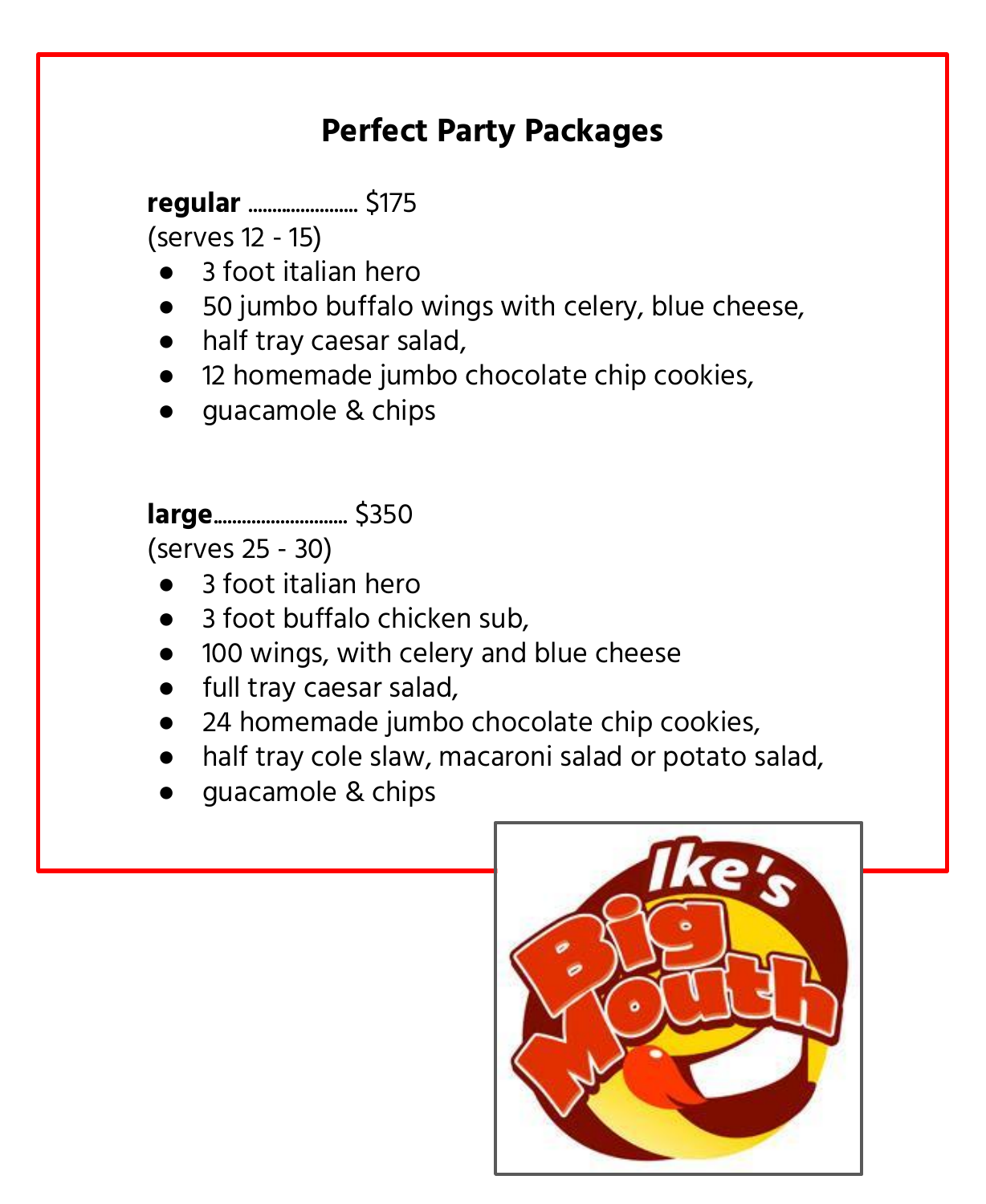#### **Party Subs**

3-6 feet

**italian combo** . . . . . . . . . . . . . . . . . . . . . . . . . . \$17/foot boar's head ham, genoa salami, provolone, lettuce, tomato, onions, olive oil & vinegar

**turkey classic** . . . . . . . . . . . . . . . . . . . . . . . . . .\$17/foot ovengold turkey, american cheese, lettuce, tomato & mayo

tomato & fresh mozzarella... . . . . . . . . . . \$17/foot sliced tomatoes, fresh mozzarella, roasted red peppers, arugula, olive oil & vinegar

**american combo** . . . . . . . . . . . . . . . . . . . . . . . .\$20/foot boar's head roast beef, ovengold turkey, american cheese, lettuce, tomato & mayo

**grilled chicken pesto** . . . . . . . . . . . . . . . . . . .\$23/foot chicken with fresh mozzarella, arugula & roasted peppers

**buffalo** . . . . . . . . . . . . . . . . . . . . . . . . . . . . . . . . . .\$20/foot crispy chicken cutlet, lettuce, buffalo hot sauce & blue cheese or ranch dressing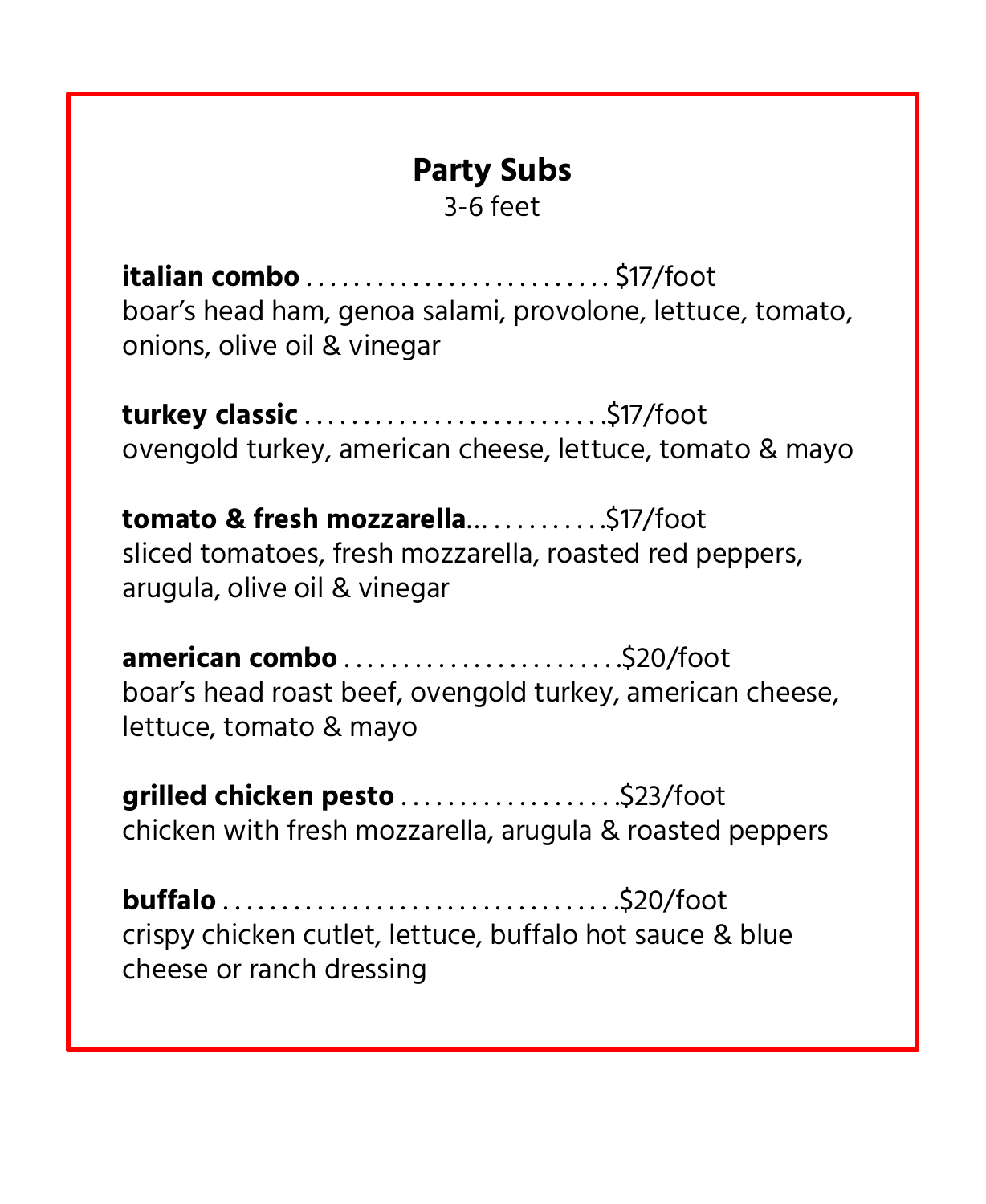# **Sub/Wrap Platters**

up to 3 sandwich varieties per platter

- Subs are cut in 4 pieces each
- Wraps are cut in 2 pieces each

**16" Platter** holds 4 Subs or 8 Wraps (16 pieces) **18" Platter** holds 5 Subs or 10 Wraps (20 pieces)

Price = Regular menu price for each sub or wrap, plus \$5 platter fee.

# **Party Bites**

**jumbo wings**, 50 pieces \$75

**boneless wing nuggets**, half tray approximately 50 pieces, \$55

**chicken fingers**, half tray approximately 25 pieces, \$40

**mozzarella sticks**, 30 pieces, \$40

**macaroni salad, potato salad, cole slaw, half tray**, \$30